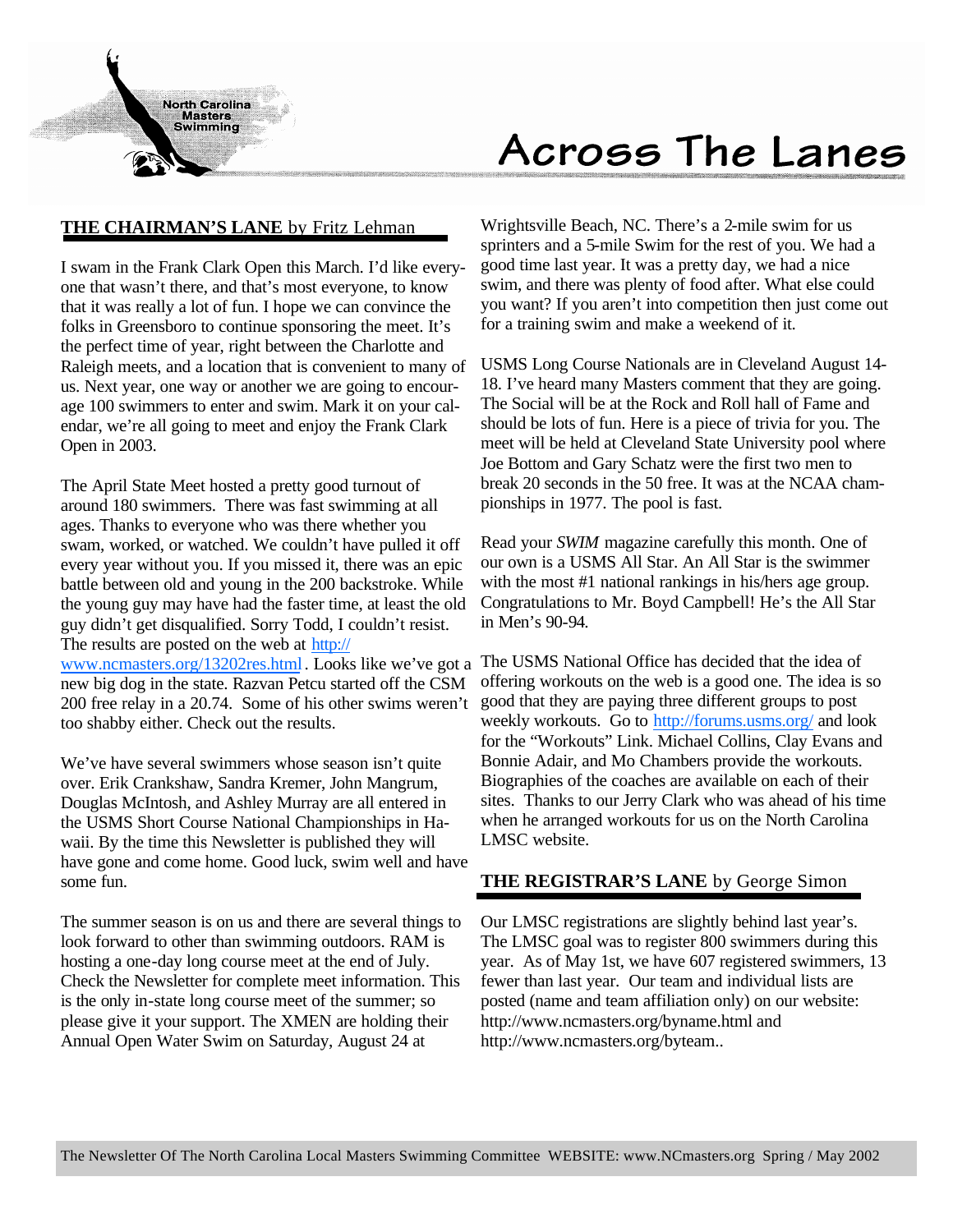#### **THE SECRETARY'S LANE** by Sally Newell

#### **LMSC for NC Meeting 13 April 2002 Raleigh, NC**

Present: Fritz Lehman, Pres.; George Simon, Registrar; Sally Newell, Secretary; Sue Haugh, Treasurer; Ceil Blackwell, Top Ten; Jim Enyart, WAM; Tom Atkinson, TMS; Andrew Richelson, TMS; Kirk Canterbury, MAC; Suzanne Coneys, MAC; Bernie White, CSM; Norm McCarntey, SCMM; Beverly Amick, AWSM

George Simon presented his Registrar's report (See Page 1). Kirk Canterbury said MAC is planning to host a meet but

Fritz Lehman received a letter from USMS Secretary, Traci Grilli, notifying our LMSC that we are required to send her minutes from our Annual Meeting. Fritz made the motion that our Fall meeting would now be considered our Annual Meeting. Ceil Blackwell seconded this motion.

In an e-mail to Fritz, Clark Mitchell noted that he doesn't think his proposal offered at the Winter LMSC meeting was adequately explained. Instead of "a team may nominate only a single person from their team for the Inspirational Swimmer Award", Clarke's motion should read "for any award which you nominate an individual, a given club can only nominate one person". A vote was not taken as it was decided to wait till we have that problem. Fritz stated the Awards nominating process would remain as is. We can review it again in the future if we feel a club is misusing the process. Another item Clarke brought up is the possibility of a Rookie of the Year Award. Discussion followed as to the definition of "rookie". It was decided that after Mitch (Clarke) provides the criteria for this award, the suggestion would again be brought up for discussion.

Suzanne Coneys is working on the LMSC rule book and a hand book. She is organizing the LMSC Rule Book which will be distributed to each club/team. Suzanne also provided the attendees with proposals of the handbook's contents: information, news, recognition. Suzanne's preliminary proposal is to use a revised and reorganized format of the NCMasters website as our handbook.

said it has been suggested that our State LMSC have an organizational license which would cost \$250 a year. The license would allow the software to be used at all state meets. Right now, our license does not permit us to do that. Fritz will review our license to ensure we are in compliance with the Hy-Tek license.

The NC delegation to the USMS Convention was discussed next . Our LMSC (based on size) currently has two voting delegates. The question is, do we pay for voting delegates and / or those who are on committees? After much discussion, Fritz proposed that we nominate whom we would like to represent us at the Convention by e-mail by April 20th.

Beverly Amick asked about scheduling meets so they would not be so close to Nationals. This was the case with this meet (NC State Championships) being within a week of Y Nationals. It turns out that RAM did not have a choice as to dates.

was indecisive as to this year or next. Fritz then brought up his desire to see the TMS Frank Clark Meet grow. A better job of publicizing the meet several months in advance may help. Perhaps incentives or fun relays would encourage more participation.

# The meeting was then adjourned.<br> $\frac{1}{2}$   $\frac{1}{2}$   $\frac{1}{2}$   $\frac{1}{2}$   $\frac{1}{2}$   $\frac{1}{2}$   $\frac{1}{2}$   $\frac{1}{2}$   $\frac{1}{2}$   $\frac{1}{2}$   $\frac{1}{2}$   $\frac{1}{2}$   $\frac{1}{2}$   $\frac{1}{2}$   $\frac{1}{2}$   $\frac{1}{2}$   $\frac{1}{2}$   $\frac{1}{2}$   $\frac{1}{2}$

#### **2003 NATIONAL SENIOR GAMES**

The 2003 National Senior Games will be held in Hampton Roads, Virginia, May 27<sup>th</sup> thru June 9<sup>th</sup>, 2003. This year, 2002, is the qualifying year for the Games. So, if swimmers wish to participate in the 2003 National Games, they must qualify in their state Senior Games swim meet to enter the National Games. October 5th is the date of the NC Games Swimming event.

To qualify for the National Games, a swimmer must place in the state competition in the top two in his or her age group in an event. There are national qualifying standards that apply as well, but only time from the state competitions will apply. So, if a swimmer places third or lower in an event and swims faster than the time standard, then the event may be entered.

There are also bonus events provisions that can be explained to you by your state office (919-851-5456).

Hy-Tek's *Meet Manager* software was then discussed. Fritz 200 breast have been added to the events at the national Also, you may be happy to note that the 100 IM and the meet and should be offered on the state level as well.

> If you have any further questions, please contact your USMS liaison to the NSG, Scott Rabalais at vicepresident@usms.org.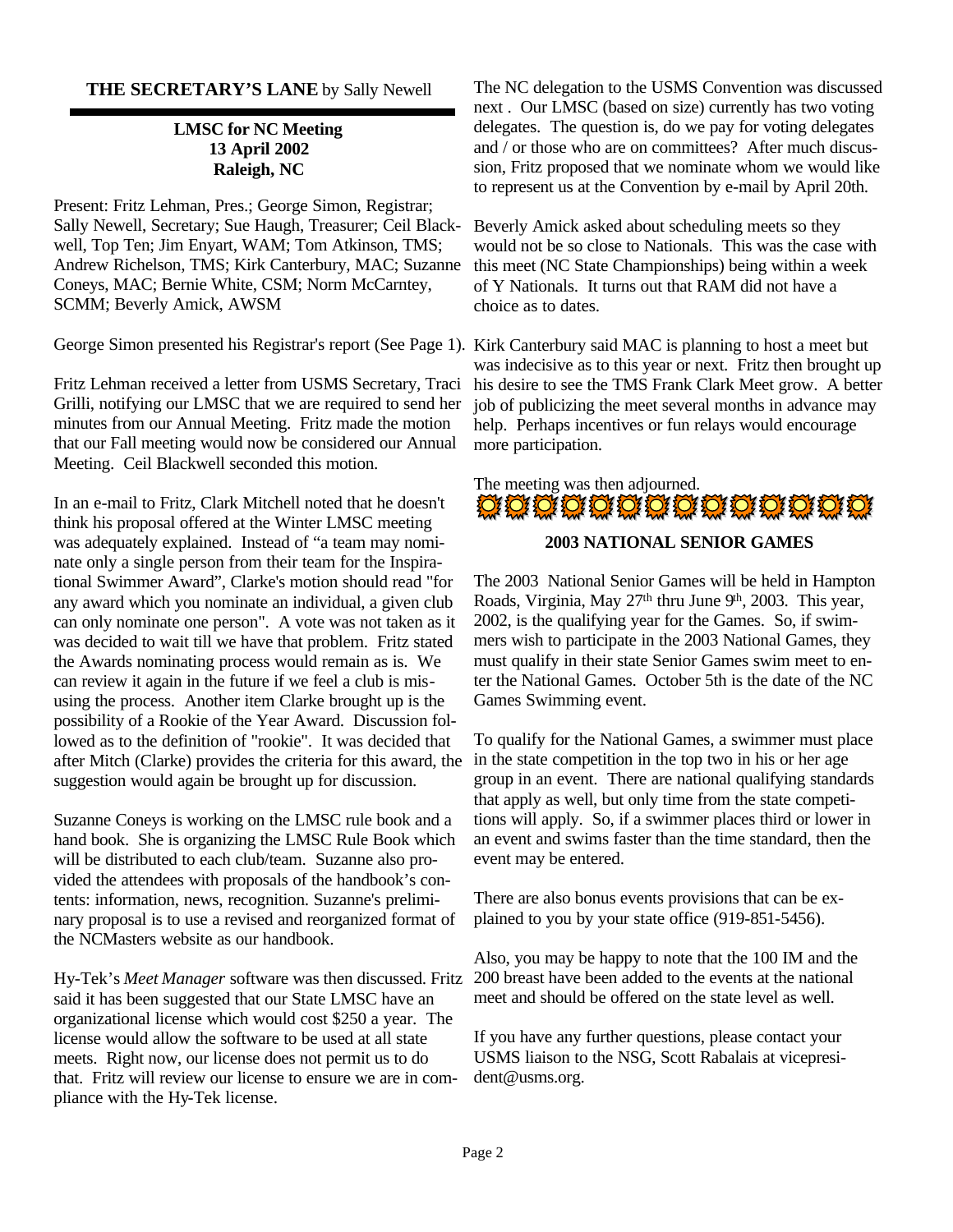#### **NIBBLING THROUGH NEW ZEALAND** By Jerry Clark

Summertime, 2001. New Zealand. Such a great place to visit, and Christchurch is hosting the 9<sup>th</sup> FINA World Masters Championship meet next March. I wonder if…

Those were my thoughts last August when I first heard about the bi-annual World Masters Meet. Yep, I talked it over with my wife, and we decided to go. Lots of reading and planning ensued, followed by my buying a few more frequent traveler miles so we could fly business class for such a long trip. We decided to make this a lifetime vacation by staying long enough  $-5$  weeks exactly - to really get a feel for the country. We would leave Charlotte on March 16th, begin with 3 days in Sydney, Australia, and then fly to Christchurch to settle in before the meet started March 24<sup>th</sup>.

At first, Suzanne Robbins-Bonitz (Wilmington), Sally Newell (Greensboro) and Dick Webber (Hendersonville) were planning to go too. We had a relay team! Later Suzanne and Dick dropped out, but Dick Kitchell (Blowing Rock) decided to go. With only the three of us, we decided to investigate transferring temporarily to another club so we could swim on relay teams. After talking with several, we ended up joining Walnut Creek Masters because about nine people were going, and Sally and I knew their coach. Then with just a couple of weeks to go Sally had to drop out, so Dick and I ended up being the only NC Masters at the meet.

Starting in Sydney was great. One fun visit was to the venue of the 2000 Olympics. What a thrill to see all the buildings, the various athletic fields, the stadium, etc. Needless to say, a swim in the Olympic pool was accomplished. I also enjoyed swimming in an outdoor saltwater 50m pool almost underneath the famous bridge over the harbor. That harbor is huge, and a boat tour is the best way to grasp the enormous influences it has on the economy. I've no idea how many homes are on the shorelines, but it's a lot, for sure.

Then across the Tasman Sea to Christchurch. This Britishlike city is on the east coast of the South Island of New Zealand, about one-third the way down from the top of this island. Our wonderful hotel, The Park Royal, was in center city. The opening ceremony of the swim meet was held in an amphitheater in the park at the rear door of the hotel. Flags of multiple nations circled the area, and the swimmers had on warm-ups of their respective countries. The New Zealand Vice-President along with many local dignitaries welcomed us. Then followed a Maori (the tribe that originally settled on New Zealand's north island, and

which now represents about 15% of the population there) welcome to the swimmers, and the symbolic silver fern leaf was handed out to all of us. What a great start.

The meet seemed a little disorganized with a good bit of confusion during the first few days. Maybe it was because they didn't have me in the meet when I checked in on Wednesday prior the Sunday start day. Two hours were spent straightening out this error. The only event on the first day was the 800 free, and the women were swimming first. When I looked at the heat sheets that morning, my name wasn't listed. So I was off to the pool to find out why. After about an hour, I found out from a FINA official that many people had been left off the heat sheets. They were putting all of us (80 altogether) in heats following the completion of those that were scheduled. Even though we had to wait until the end of the day, we were all relieved.

Finding our results – there was no scoreboard - was a nightmare, as they were scattered about the building. Some sheets showed selected age groups, but other age groups were posted in different places in the building. Lots of grumbling resulted. On one day, heat sheets were posted for a breaststroke event early in the morning, then changed about two hours later. However, by mid-week things improved as the FINA officials were directing that the meet staff arrange events and results more promptly and efficiently.

Although the competition was between clubs, not countries, USMS helped pay the way for four US Masters coaches to attend. They recorded our splits, cheered us on each day, etc. Seating at the meet was scarce for the most part, and we only had a 4-lane 25m pool for warm-ups during the meet. The meet pool was 2m deep throughout, which was great. All 10 lanes of the pool were used throughout the meet, and dive-over starts were in effect every day.

The two distance events, the 400 and 800 free, were swum with two people per lane. Heat 1a would start, with that swimmer staying on his/her side of the lane throughout their swim. When those guys neared the far end, heat 1b would start. Timing was by hand for these events, and seeding was by time instead of age group. We never knew where we finished until the results were posted. Perhaps they didn't think about putting touch pads at the other end, which would have allowed simultaneous starting from opposite ends and electronic timing for all events. I believe 106 world records were set at the meet, an indication of how fast the water was. I expect a forthcoming issue of SWIM magazine will have a full report about this.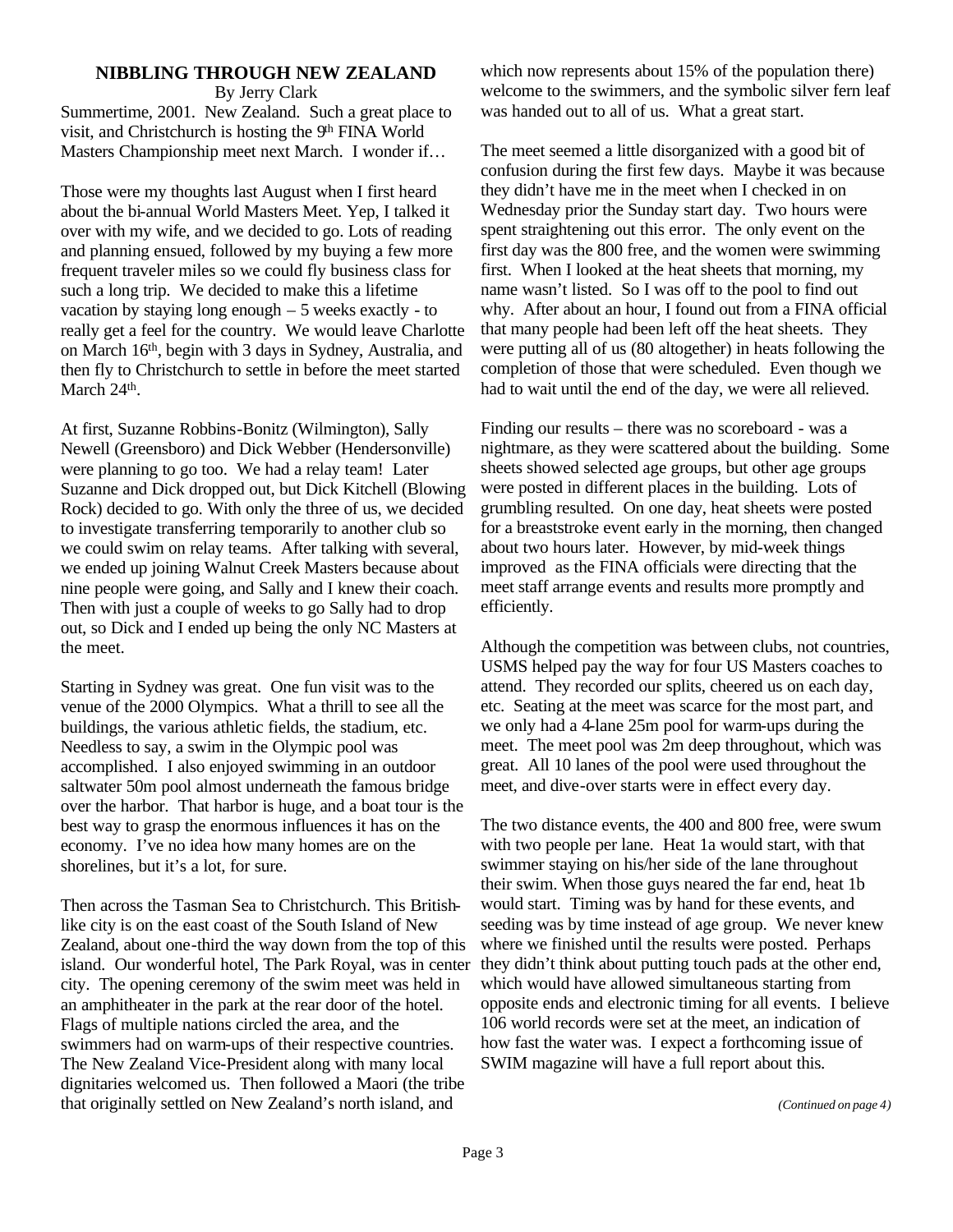#### *(Continued from page 3)*

A large pool in an adjacent room was used for the Masters diving competition, and later for the synchronized swimming and water polo events. It was fun watching the divers and also the syncho swimmers who began their competition on the next to last day of our meet. The polo studs started showing up on Sunday for their competition the following week.

Dick and I had the pleasure of being on the medley and free relay teams with Sally Joy (85) and Jae Howell (80) from Walnut Creek. We placed  $6<sup>th</sup>$  and  $5<sup>th</sup>$  in the 280 age group. They were inspiring to us, and we were proud to have the opportunity to swim with them.

Woody and I rented a car after the meet and drove all over both islands. The beauty of New Zealand is well known, but still surpassed our expectations. The scenery changed frequently, from rain forests to snowy glaciers. We had many adventures along the way, and each day we wondered what new was coming up around the next corner. would be a fun trip to plan.

I drove 3,500km, and we took many tourist buses, boats and walking trips to places so we could listen to the guide tell us about the area we were in. By the way, the nibbling part of the title of this article comes from the ever constant chocolate chip cookies that I nibbled on throughout the trip. All gas stations carried the brand I liked, so restocking was no problem. We agreed at trip's end that we wouldn't have done anything differently. The people were polite, friendly and helpful throughout the entire country. They made such a trip a real pleasure.

It took 13.5 hours to fly from Los Angeles to Sydney, and 10.5 hours to fly from Auckland back to Los Angeles. Both trips are overnight, so they aren't as hard as it might seem. If the opportunity arises, please take it and make sure to stay long enough to visit all the different areas of both islands. You'll be glad you did.

We heard that the 10th FINA World Masters Championship meet will be in Rome in 2003. Now that

#### **Jerry and Dick's Excellent Adventure FINA World Masters Championships Christchurch, New Zealand March 23-30, 2002**

| Name / Age Group                                                | <b>Event / Place / Time</b>                                                                                                             |
|-----------------------------------------------------------------|-----------------------------------------------------------------------------------------------------------------------------------------|
| Richard Kitchell / 60-64                                        | 50M Fly / 5th / 32.56, 100M Fly / 3rd / 1:12.70, 200M Fly / 3rd / 2:58.48,<br>200M IM / 5th / 2:59.55 400M IM / 4th / 6:25.38           |
| Jerry Clark / 65-69                                             | 400M Free / 1st / 5:26.18, 800M Free / 1st / 11:27.41, 50M Free / 3rd / 29.03,<br>100M Free / 3rd / 1:05.61, 200M Free / 2nd / 2:28.12, |
| and Kitchell) / 280-319                                         | Walnut Creek Masters "C" (with Clark Mixed 200M Medley Relay / 6th / 3:24.54                                                            |
| Walnut Creek Masters "D" (with<br>Kitchell and Clark) / 280-319 | Mixed 200M Medley Relay / 5th / 3:08.49                                                                                                 |

### **2001 Relay All Americans**

by Ceil Blackwell, Top Ten Chair for NC

The following swimmers achieved the rank of Relay All American for the year 2001. This honor is given to swimmers who were members of at least one relay team that placed 1st in the nation for their age group in either short course yards, short course meters or long course meters. These swimmers may order an All American Relay patch and certificate from USMS for \$5. For details on ordering, please contact Ceil Blackwell at ceilb@aol.com or (919) 787-8324.

Congratulations to all of these swimmers: Scott Allen, Beverly Amick, Megan Andrews, Ceil Blackwell, Boyd Campbell, Todd Desorbo, Michelle Duval, Sharon Eckert, Patrick Govan, Harold Hoffman, Jeannie Mitchell, Sally Newell, Suzanne Robbins-Bonitz, Jim Scherbarth, Kim Stott, Dawn Stroupe, Adrienne Tello, Edison Watson, and Dick Webber.

#### **Correction: 2001 Top Ten Long Course Meters**

Mark Mendendorp (age 19-24) was ranked 5th in the nation in 100m fly, 6th in 50m fly, 7th in 200m fly and 10th in 200m IM for 2001 USMS Top Ten. His name was mistakenly omitted from the list printed in the Winter newsletter.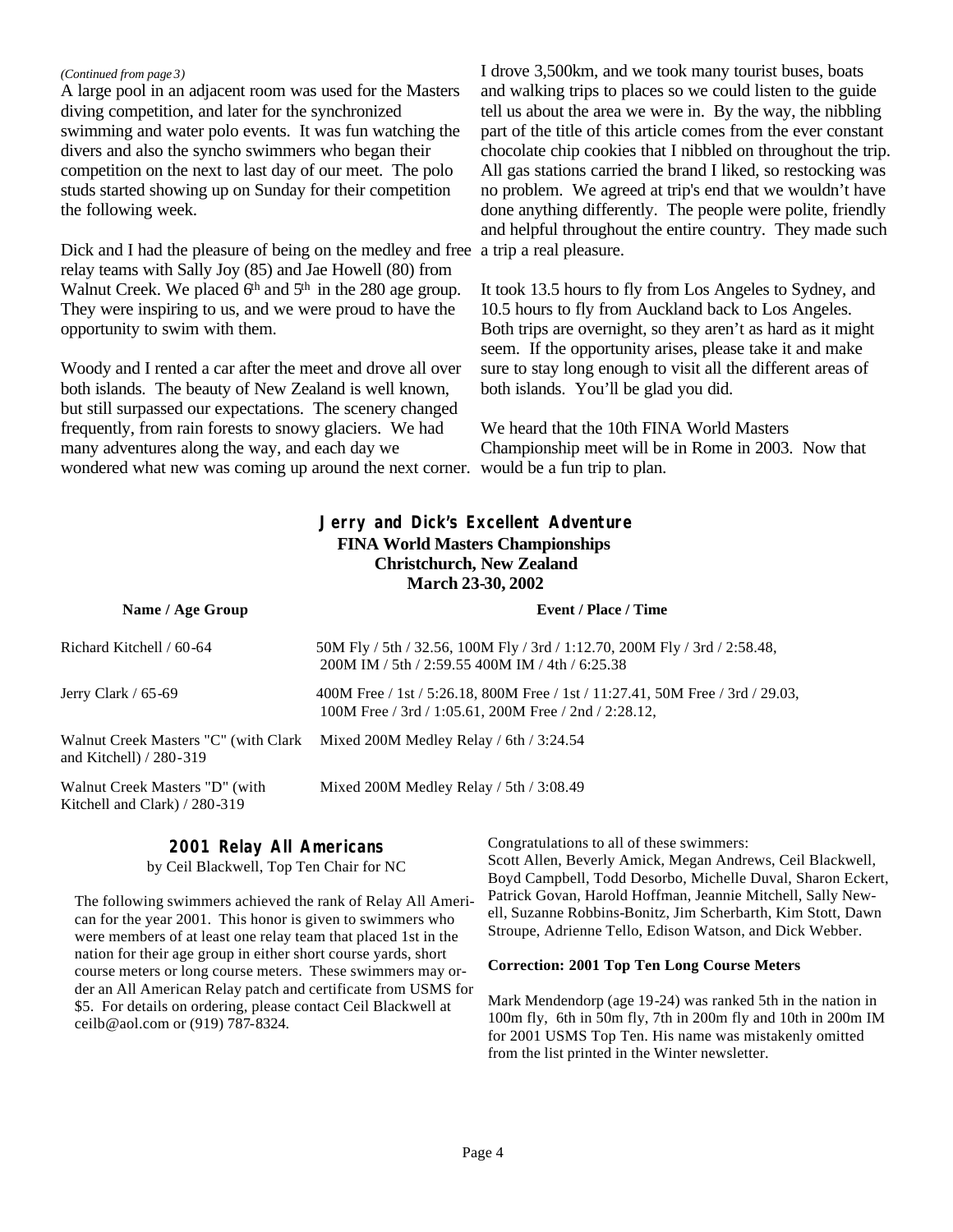# **United States Masters Swimming 2002 Short Course National Championships April 14-17, 2002**

Five North Carolina Masters traveled to Hawaii to participate in the Championships and competed in the Small Teams Division. The NC team of two women finished thirty-third out of ninety-three women's teams. The NC team of three men finished fifty-first out of 107 men's teams. The efforts of the combined NC team garnered thirty-fifth out of 135 small division teams. Congratulations to this small but formidable team for representing NC so well.

| Name / Age Group         | Event / Place / Time                                                                                                                        |
|--------------------------|---------------------------------------------------------------------------------------------------------------------------------------------|
| Erik Crankshaw / 30-34   | 100 Fr / 8th / 48.96, 200 Fr / 3rd/ 1:45.76, 500 Fr / 3rd / 4:49.99, 100 IM / 4th / 55.36<br>200 IM / 4th / 1:59.56, 400 IM / 6th / 4:16.52 |
| Sandra Kremer / 65-69    | 200 Fr / 7th / 3:10.46, 500 Fr / 4th / 8:15.93, 50 Br / 2nd / 46.87, 100 Br / 5th / 1:47.43<br>$200 \text{ Br} / 3 \text{ rd} / 3:47.76$    |
| John Mangrum / 35-39     | 100 IM / 22nd / 1:08.71, 100 Bk / 13th / 1:10.91                                                                                            |
| Douglas McIntosh / 40-44 | 50 Fr / 22nd / 23.66, 200 Fr / 19th / 2:05.55, 1000 Fr / 9th / 12:38.54, 50 Fly / 10th / 25.48                                              |
| Ashley Murray / 25-29    | 50 Fr / 3rd / 24.94, 100 Fr / 2nd / 53.81, 50 Fly / 3rd / 27.54                                                                             |

#### **North Carolina VS. USMS Membership**

In case you are wondering how many other Masters there are in your age group in the United States, the following numbers are extracted from USMS Registry provided by Traci Grilli in the USMS Spring newsletter *STEAMLINES..*

| NET Current Membership by Age (age as of 12/31/2001)<br><b>Distribution Across Age Groups</b> |            |       |           |          |             |       |       |                    |       |       |   |             |            |         |       |
|-----------------------------------------------------------------------------------------------|------------|-------|-----------|----------|-------------|-------|-------|--------------------|-------|-------|---|-------------|------------|---------|-------|
| Registration Year 2001 thru Year-end                                                          |            |       |           |          |             |       |       |                    |       |       |   |             |            |         |       |
| <b>Members</b>                                                                                | Age Groups |       |           |          |             |       |       |                    |       |       |   |             |            |         |       |
| LMSC                                                                                          | $19+$      | $25+$ | $30+$     | $35+40+$ |             | $45+$ | $50+$ | $55+$              | $60+$ | $65+$ |   | $70+75+80+$ |            | $85+up$ | Total |
| NC                                                                                            | 46         | 84    | 86        | 92       | 129         | 80    | 47    | 39                 | 30    | 29    | 9 | 18          | 5          | 2       | 696   |
| <b>All LMSCs</b>                                                                              | 2348       |       | 4347 5542 |          | 6114 6716   | 5483  |       | 3855 2314 1358 929 |       |       |   | 742 446     | <b>230</b> | - 152   | 40576 |
| Ages $19+$ thru $40+$                                                                         |            | $=$   | 25,067    |          | Women 45.3% |       |       |                    |       |       |   |             |            |         |       |
| Ages $45+up$                                                                                  |            | $=$   | 15,509    |          | Men         | 54.7% |       |                    |       |       |   |             |            |         |       |
| Ages $55+up$                                                                                  |            | $=$   | 6,171     |          |             |       |       |                    |       |       |   |             |            |         |       |
| Ages $65+up$                                                                                  |            | $=$   | 2.499     |          |             |       |       |                    |       |       |   |             |            |         |       |

#### **LMSC - NC Officers and Staff**

| <b>Chairman</b>      | Vice-Chairman                                  | <b>Past Chairman</b>     | <b>Secretary</b>          | <b>Treasurer</b>       |
|----------------------|------------------------------------------------|--------------------------|---------------------------|------------------------|
| Fritz Lehman, RAM    | Clarke (Mitch) Mitchell, PEAK Jerry Clark, CSM |                          | Sally Newell, RAM         | Sue Haugh, RAM         |
| 439 Pebble Creed Dr. | Box 19768                                      | 3107 Cloverfield Rd.     | 1812 Swannanoa Drive      | 9015 Lansdale Dr.      |
| Cary, NC 27511       | Asheville, NC 28805                            | Charlotte, NC 28211      | Greensboro, NC 27410-3934 | Raleigh, NC 27613-4779 |
| $(919)$ 481-9767     | $(828)$ 299-1410                               | $(704)$ 374-1807         | $(336)$ 299-1456          | Haughsue@aol.com       |
| NCchairman@usms.org  | $NCswim$ cem $@juno.com$                       | jerryclark@bellsouth.net | Swimsally@aol.com         |                        |
|                      |                                                |                          |                           |                        |

| Registrar / Webmaster   | <b>Top Ten Chairperson</b> | <b>Newsletter Editor</b> | <b>Records</b>        |
|-------------------------|----------------------------|--------------------------|-----------------------|
| George Simon, RAM       | Ceil Blackwell, RAM        | Jim Enyart, WAM          | Fritz Lehman, RAM     |
| 10229 Boxelder Drive    | 4305 John Rencher Wynd     | 2840 Marsh Point Rd      | 439 Pebble Creed Dr.  |
| Raleigh, NC 27613       | Raleigh, NC 27612          | Southport, NC 28461      | Cary, NC 27511        |
| $(919) 846 - 2423$      | $(919) 787 - 8324$         | $(910)$ 253-3333         | $(919)$ 481-9767      |
| $NC$ registrar@usms.org | ceilb@aol.com              | NCeditor@usms.org        | fritzlehman@nc.rr.com |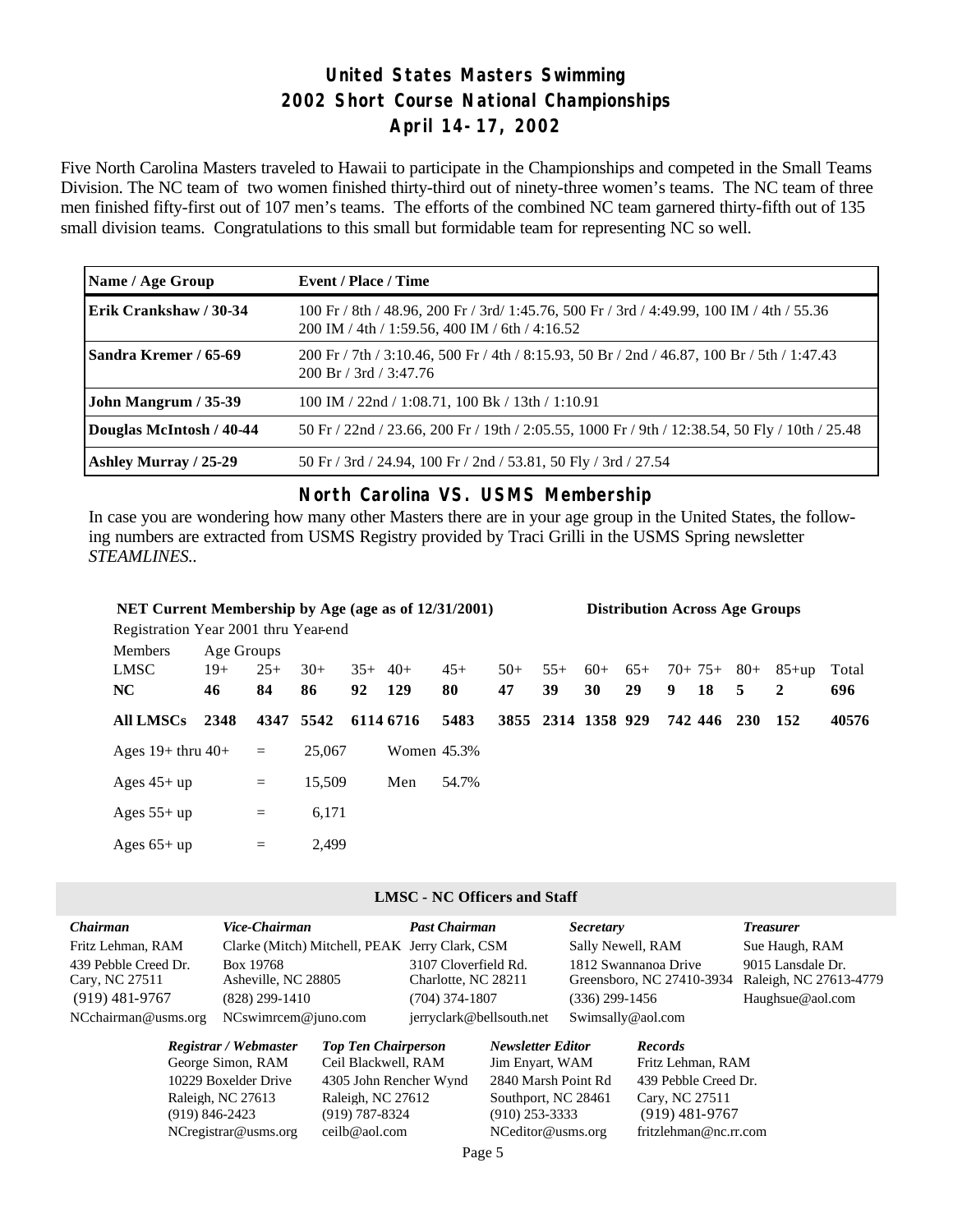#### **USMS SHORT COURSE METERS TOP TEN FOR 2001**

by Ceil Blackwell, Top Ten Chair for NC

Congratulations to the North Carolina Masters who ranked in Top Ten in the nation for the 2001 short course meters season. Swimmers who placed first in the nation for their age group in at least one individual event are Boyd Campbell, Richard Kitchell, John Kortheuer and Sally Newell, If your name or an event is missing from the list below, please contact Ceil at (919) 787-8324, ceilb@aol.com or mail to 4305 John Rencher Wynd, Raleigh, NC 27612

| <b>Age Group</b> | <b>Swimmer</b>          | Place / Event                                                                                                                                           |
|------------------|-------------------------|---------------------------------------------------------------------------------------------------------------------------------------------------------|
| Women            |                         |                                                                                                                                                         |
| 19-24            | Julie Shepard           | 8th 50M Fly, 10th 50M Back                                                                                                                              |
|                  | Candice Johnson         | 6th 200M Back, 10th 100M Back                                                                                                                           |
| 45-49            | <b>Beverly Amick</b>    | 3rd 200M Fly, 3rd 50M Fly, 4th 100M Fly,<br>5th 400M Free, 6th 800M Free, 7th 200M Free, 8th 1500M Free,<br>9th 100M Free, 9th 200M Back, 10th 50M Back |
|                  | Debbie Wilson           | 7th 1500M Free                                                                                                                                          |
| 50-54            | Sandra Cathey           | 2nd 400M IM, 4th 200M Fly, 6th 1500M Free, 9th 200M Breast,<br>10th 800M Free                                                                           |
| 55-59            | Jeannie Mitchell        | 2nd 50M Back, 2nd 100M Back, 3rd 200M Back, 5th 200M IM,<br>6th 100M IM, 8th 50M Free, 8th 50M Breast, 9th 400M Free                                    |
| 60-64            | Ceil Blackwell          | 5th 100M IM, 5th 200M Back, 6th 50M Back, 7th 100M Back                                                                                                 |
|                  | <b>Sally Newell</b>     | 1st 50M Breast, 4th 50M Back, 7th 50M Free                                                                                                              |
| 65-69            | Sandra Kremer           | 6th 100M Breast, 7th 400M Free                                                                                                                          |
|                  | Suzanne Robbins-Bonitz  | 5th 50M Back, 7th 200M Back, 10th 100M Back                                                                                                             |
|                  | <b>Beverly Tucker</b>   | 5th 200M Breast, 6th 200M IM, 9th 200M Back                                                                                                             |
| Men              |                         |                                                                                                                                                         |
| 19-24            | Filippo Porco           | 6th 800M Free                                                                                                                                           |
| 35-39            | <b>Henry Stewart</b>    | 7th 50M Free, 8th 50M FLY                                                                                                                               |
| 40-44            | Fritz Lehman            | 3rd 50M Back, 3rd 100M Back, 6th 200M IM                                                                                                                |
| 45-49            | James Cottam            | 9th 400M Free                                                                                                                                           |
|                  | Kevin Facchine          | 8th 800M Free, 9th 400M Free, 10th 1500M Free                                                                                                           |
| 60-64            | Jerry Clark             | 2nd 50M Free, 2nd 200M Free, 3rd 100M Free, 3rd 400M Free, 3rd<br>800M Free                                                                             |
|                  | <b>Richard Kitchell</b> | 1st 200M Fly, 2nd 100M Fly                                                                                                                              |
| 65-69            | Clarke Mitchell         | 2nd 200M Back, 2nd 100M Fly, 3rd 50M Back, 3rd 100M Back,<br>5th 200M Free, 5th 50M Fly, 6th 100M Free, 9th 50M Breast,<br>9th 100M IM, 10th 50M Free   |
| 70-74            | John Kortheuer          | 1st 50M Breast, 1st 200M Breast, 2nd100M Breast, 2nd 50M Fly,<br>2nd 100M IM, 8th 50M Free,                                                             |
|                  | Dick Webber             | 6th 50M Free, 9th 50M Fly, 10th 100M IM                                                                                                                 |
| 75-79            | Vester Boone            | 5th 200M IM, 5th 200M Breast, 6th 100M Breast, 9th 100M IM,<br>10th 400M IM                                                                             |
| 90-94            | Boyd Campbell           | 1st 50M Free, 1st 100M Free, 1st 200M Free, 1st 400M Free,<br>1st 50M Back, 1st 100M Back                                                               |
|                  | Harold Hoffmann         | 2nd 50M Free                                                                                                                                            |
| <b>Relays</b>    |                         |                                                                                                                                                         |
| $100+$           | 200M Free Relay         | 7th (Robin Robinson, A. Devauagh-Geiss, Julie Shepard, Candice<br>Johnson)                                                                              |
|                  | 200M Medley Relay       | 4th (Candice Johnson, A. Devaugh-Geiss, Julie Shepard, Robin Rob-<br>inson                                                                              |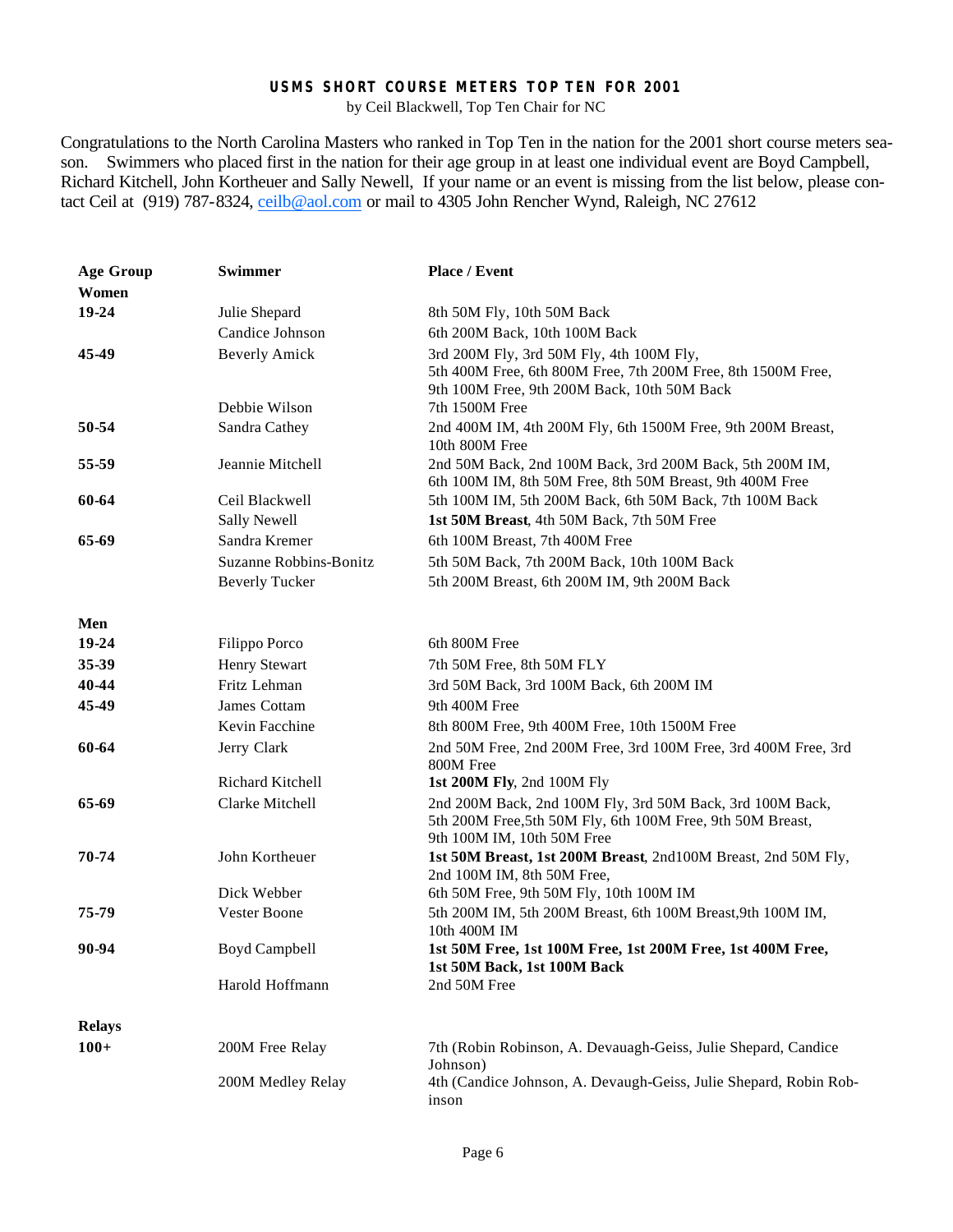# **PERFORMANCE APTITUDES AND ATTITUDES**

#### **The Power Circle Power On – Power Off By Wayne Goldsmith – Moregold Sports**

In the work phase, when the arms are applying force to the water, muscles are working hard to propel the body through the water. Generally the arms and hands are moving backwards - i.e. towards the end of the pool you are swimming away from. This feels like you are "pushing" the water backwards, but you are actually pulling your body forward. Ideally, the hand will scull in the same plane with the body moving forward past the hand.

In the recovery phase, arms are moving forward in the direction of the end of the pool you are swimming towards. In butterfly, backstroke and freestyle the arms are recovered out of the water and in breastroke (for most swimmers) arms are recovered just under the surface.

Think about that word "recovery." It means rest. It means restoration. It means take a break. It means turn the power off and prepare for the next stroke. Recovery is in many ways just as important as the work part of your stroke.

The Power Circle concept

The power circle explains how work and recovery interact to help you to swim fast.

When your arms are working hard turn the power on. When your arms are recovering turn the power off.

When your arms are working, concentrate on great technique, high elbows, correct sculling and smooth hand actions. Then when you have finished working, turn the power off again during recovery.

This is particularly important when swimming butterfly.

Young swimmers often struggle to swim fly repeats longer than 25 meters. They mistakenly believe that the reason they struggle is due to a lack of strength or fitness. One of the main reasons long fly repeats seem tough is that swimmers don't turn off the power in recovery - they keep working their arms and tiring their muscles even when they are in recovery (i.e. when their arms are moving forward out of the water). In other words, their Power Circle is power on, power on, power on, power on... they are not recovering!

To ensure that the work phase in your stroke is effective, it is essential that you learn to stroke correctly and apply force to the water at key points in your stroke. Current thinking in swimming and underwater stroke power tells us that the best swimmers reach out long, catch the water, "hold the water" right to the end of the stroke, release and then recover. You can practice this by remembering the three power tips:

(When applying force in freestyle, breaststroke and butterfly)

- Fingers pointing to the bottom of the pool
- Elbow pointing to the side of the pool
- Back of the hand facing the direction you are going

In backstroke this is changed around:

- Fingers pointing to the side of the pool
- Elbow pointing to the bottom of the pool
- Back of your hand facing the direction you are going

Underwater film of the best swimmers in the world taken at the Olympics and World championships gives us the answers we need. Looking from front on (i.e. with the swimmers moving towards the camera) you can observe the back of the swimmers' hands when they are stroking and see the back of their hand all the way through their underwater pull.

By keeping their hand in that position (with the back of their hand facing the direction they are swimming), the swimmers are able to keep constant pressure on the water (i.e. feel the pressure of the water on their palms) and keep pushing the water backwards (pulling their bodies forward).

However, this constant pulling force is far more effective over the duration of the race if you also practice to rest and relax during your stroke recovery phase.

Power on when pulling, Power off when not. Turn the power on when you need to. Turn it off when you don't. It's a simple way of improving stroke through saving energy and relaxing your muscles when you don't need to use them.

Why does it work?

1. By resting your muscles during recovery your body uses less energy overall and using less energy means you have more left when it really counts - the last ten meters of your 100, the last 25 of your 200.

2. There are basically three different types of muscles in your body. The ones that work, the ones that rest and the ones that support the others. The aim in being efficient is to learn how to work the "workers," rest the "resters" and allow the "supporters" to support without over stressing them. Recovery is all about being able to rest muscles when they are not working and not getting the "supporters" involved in the swimming action so they can keep doing their support job.

3. It is logical. Muscles help move your body through the water. They don't need to help you move through air! Why waste effort and energy working those muscles hard when they are out of the water recovering?

4. It is a great mental technique because it gets you to focus on the feeling of resting and recovering and helps you to stay relaxed right through your races.